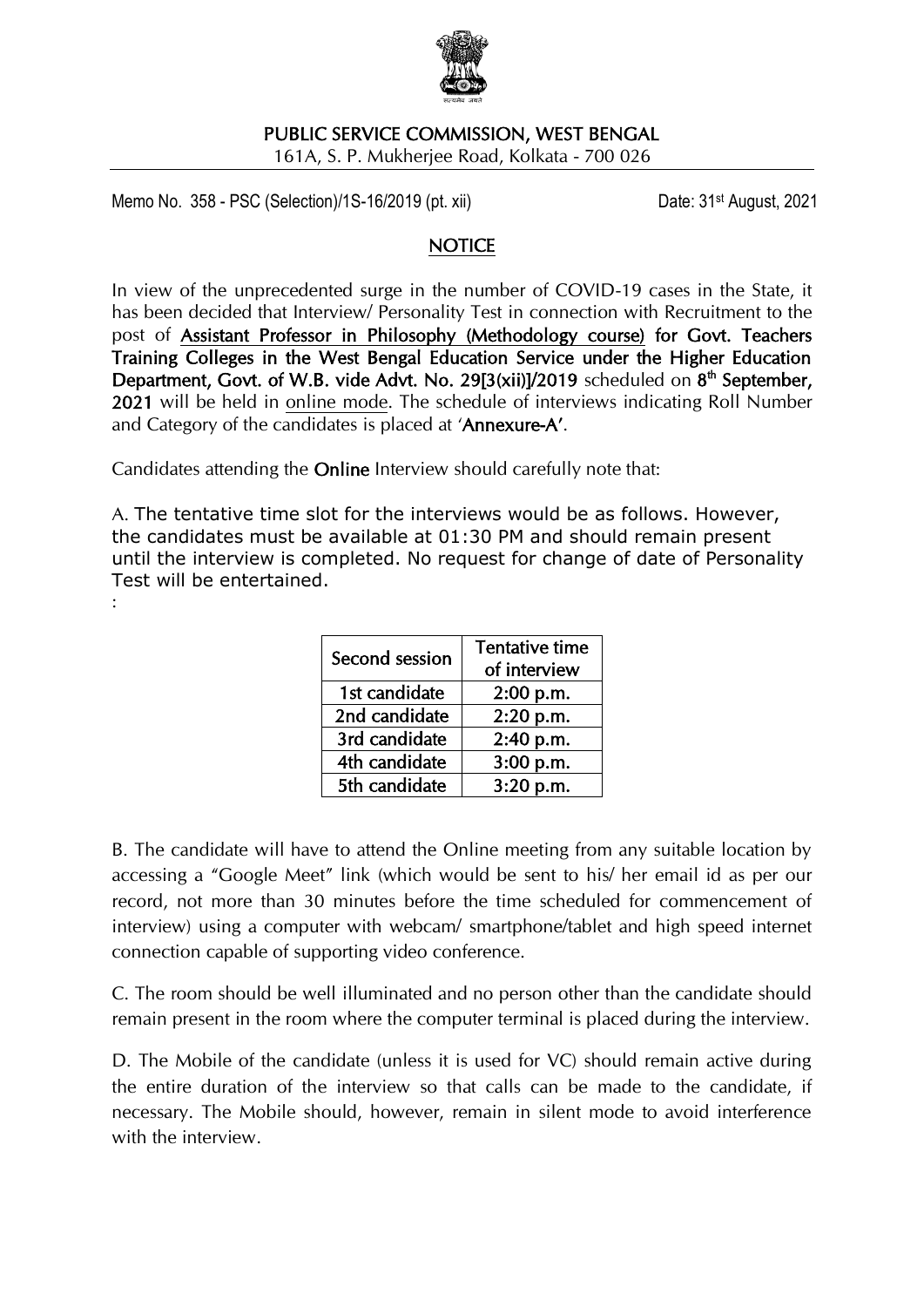E. The following documents will have to be scanned and uploaded to [https://wbpsc.examsonline.co.in](https://wbpsc.examsonline.co.in/) at least 2 (two) days ahead of the date fixed for interview. Link will be available for this interview from 06.09.2021.

(i) Recent passport sized coloured photograph.

(ii) Admit Card of Madhyamik/equivalent examination showing the date of birth and language(s) studied.

(iii) Certificate & Mark sheet confirming passing of Madhyamik, Higher Secondary or Equivalent examination from a recognised Council or Board, Graduation, Master's Degree, M.Ed. from a recognised University and NET/SET/SLET or Ph.D.

(iv) SC/ST/OBC Certificate, if applicable.

(v) Current 'NCL' certificate (for OBC candidates only).

(vi) PWD certificate, if applicable.

F. All the documents mentioned in 'E' above will have to be produced before a Group-A officer and a certificate in the format prescribed at 'Annexure-B' will have to be obtained from the officer and uploaded at "[https://wbpsc.examsonline.co.in](https://wbpsc.examsonline.co.in/)" along with the scanned copies of the above certificates/documents.

## BY ORDER OF THE COMMISSION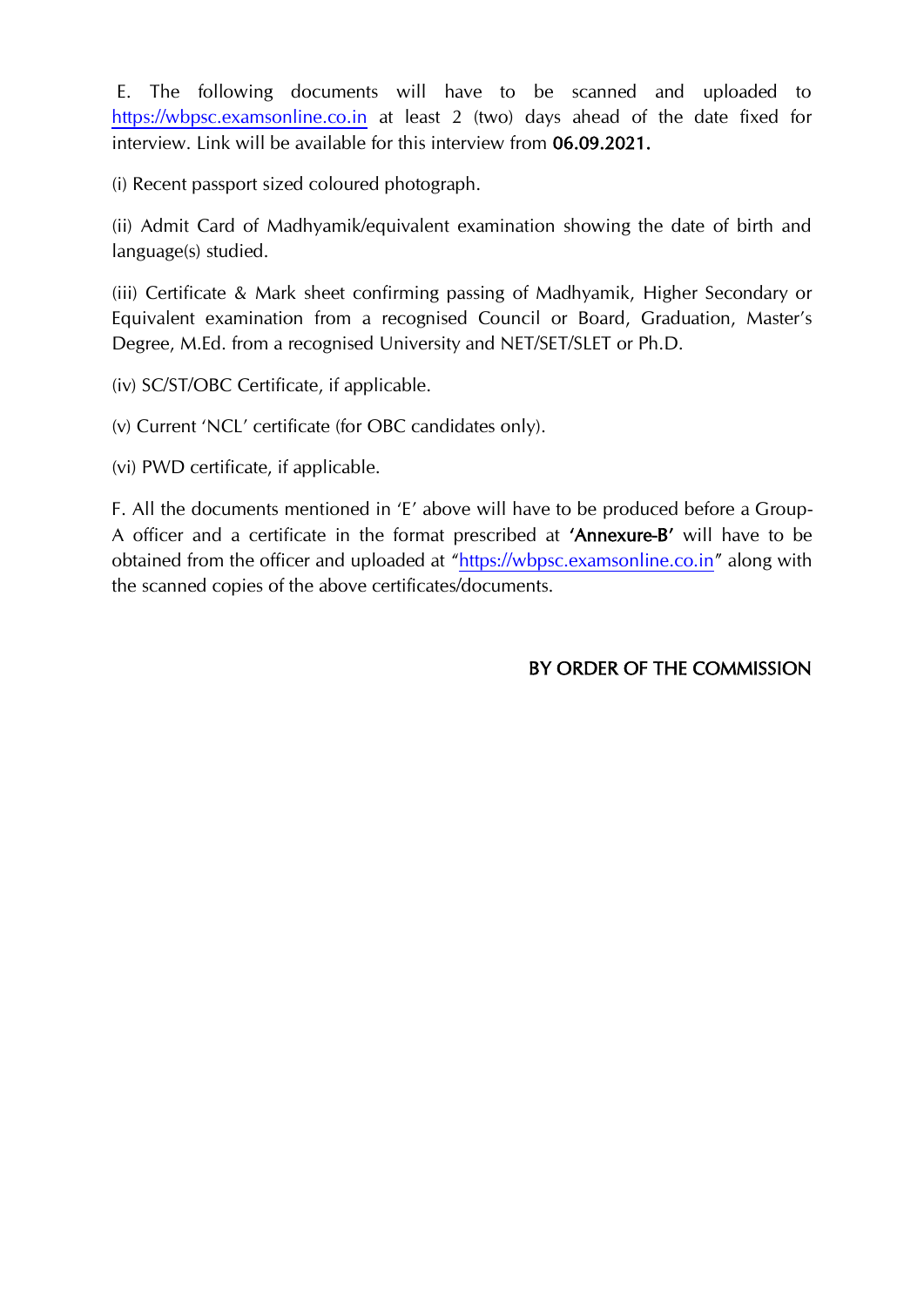Annexure-A

# **PUBLIC SERVICE COMMISSION, WEST BENGAL**

### **161A, S.P. MUKHERJEE ROAD, KOLKATA - 700 026**

Schedule of online Interview for recruitment to the post of **Assistant Professor in Philosophy (Methodology course)** for Govt. Teachers Training Colleges in the West Bengal Education Service under the Higher Education Department, Govt. of West Bengal vide Commission's **Advt. no. 29[3(xii)]/2019**

| SI. No. | <b>Name</b>             | <b>Application No.</b> | <b>Enrolment</b><br>No. | <b>Session</b> | <b>Date</b> |  |
|---------|-------------------------|------------------------|-------------------------|----------------|-------------|--|
|         | KOUSHIK JANA            |                        | PSC01947744             |                |             |  |
|         | PRASENJIT DAW (PD-B/LV) |                        | PSC02058776             |                |             |  |
|         | SUDEB GHOSH             | 4                      | PSC05188223             | Afternoon      | 8.9.2021    |  |
| 4       | <b>AMITAVA DEY</b>      |                        | PSC05188433             |                |             |  |
|         | MIR HOSSAIN             | 6                      | PSC05194720             |                |             |  |

Mann .

Assistant Secretary